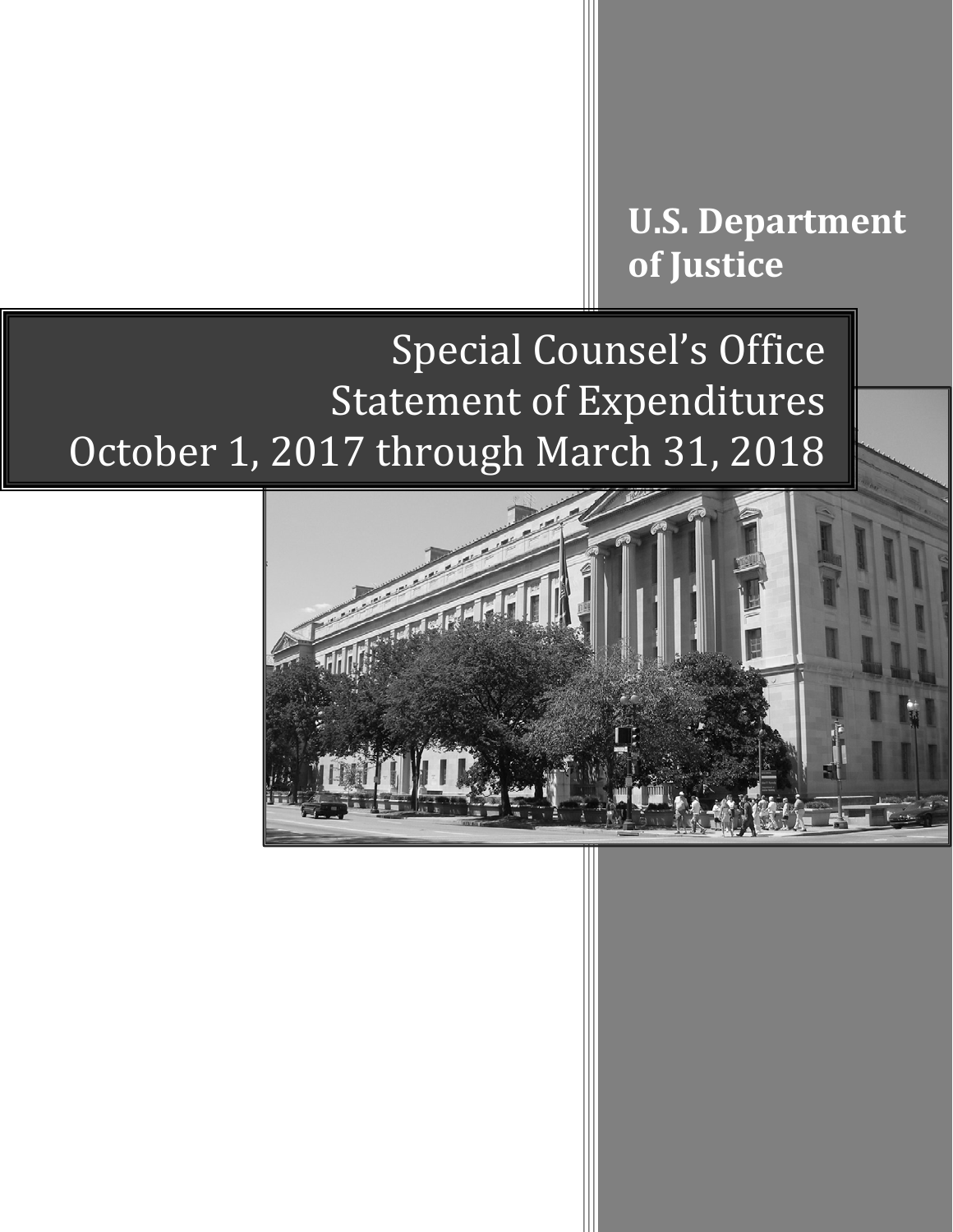The accompanying Statement of Expenditures summarizes the financial activity of the Special Counsel's Office (SCO) for the period October 1, 2017 through March 31, 2018. As an organization within the Department of Justice, the SCO is required to comply with the rules, regulations, procedures, practices, and policies of the Department of Justice.<sup>1</sup> SCO management is responsible for designing, operating, and maintaining a system of internal control to enable the SCO to accurately report its financial information to the Department and meet the requirements of applicable laws and regulations. In addition, SCO management is responsible for ensuring that controls exist to meet the requirements of DOJ Order 2030.4G, *Control of Funds under Apportionment*.

The Department recognizes the importance of maintaining adequate internal control and is committed to the continuous improvement and oversight of financial management controls. The Department has a network of internal review groups that provides assistance to components with their internal control programs. As part of the Department's annual assessment of internal control over financial reporting, the Justice Management Division, Internal Review and Evaluation Office conducted a review of SCO business processes related to budget, obligations, human resources, and financial reporting during the assessment period of October 1, 2017 through March 31, 2018. The review identified no material weaknesses or significant deficiencies in the design or operation of SCO controls.

The Department will continue to dedicate and leverage resources to maintain strong program and financial management controls. Management takes its program and financial accountability seriously and is dedicated to ensuring that funds are used in a responsible and transparent manner.

l

<sup>&</sup>lt;sup>1</sup> 28 CFR 600.7 - Conduct and Accountability.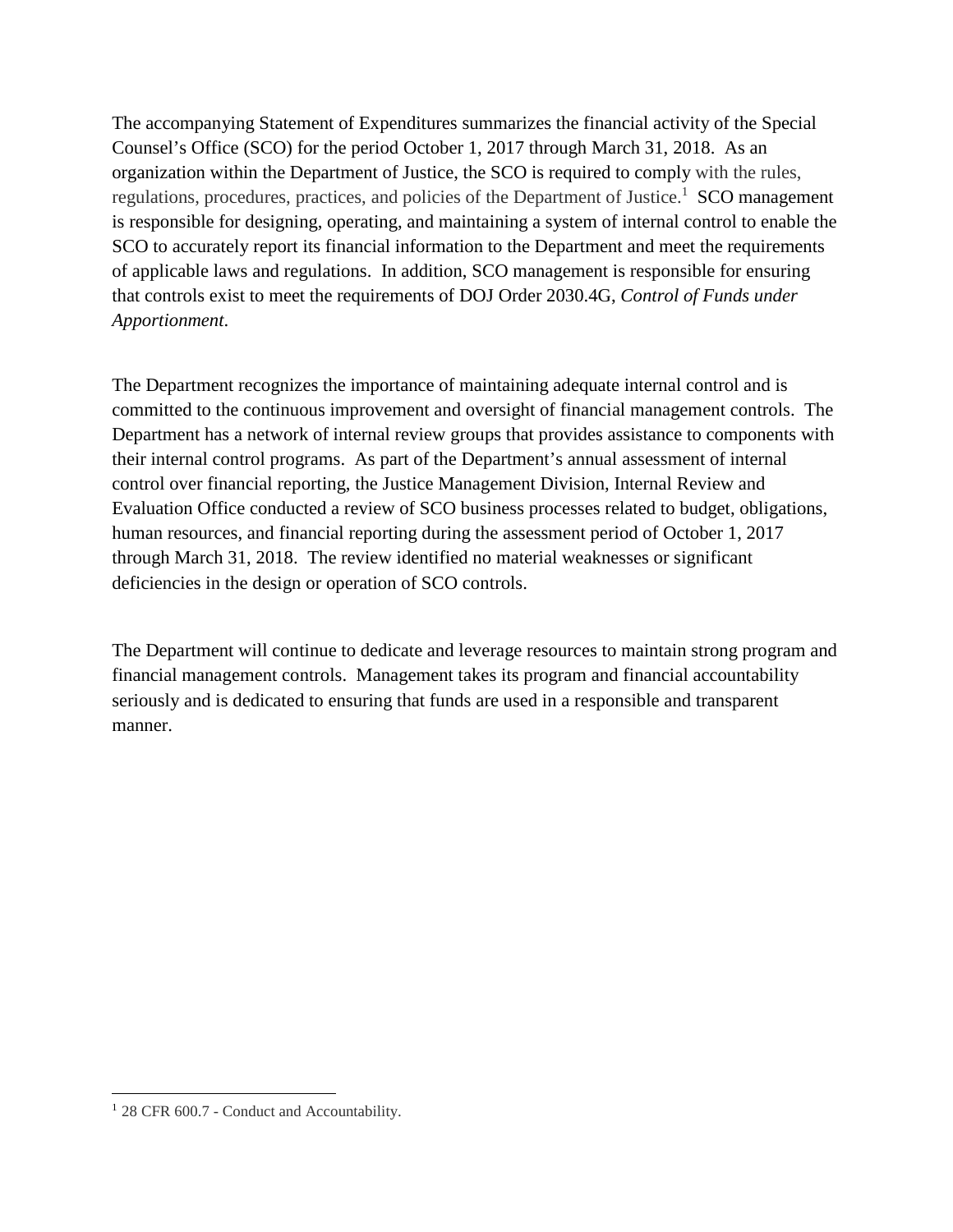## For the period October 1, 2017 through March 31, 2018 The Special Counsel's Office Statement of Expenditures

| Direct and Reimbursed Expenditures (note 1)   |             |
|-----------------------------------------------|-------------|
| Personnel Compensation and Benefits (note 2)  | \$2,738,131 |
| Travel and Transportation of Persons (note 3) | 532,340     |
| <b>Transportation of Things</b>               | 1,345       |
| Rent, Communications, and Utilities           | 886,403     |
| Contractual Services (note 4)                 | 264,114     |
| Supplies and Materials                        | 29,694      |
| Acquisition of Equipment (note 5)             | 54,597      |
| Total SCO Expenditures (note 6)               | 4,506,624   |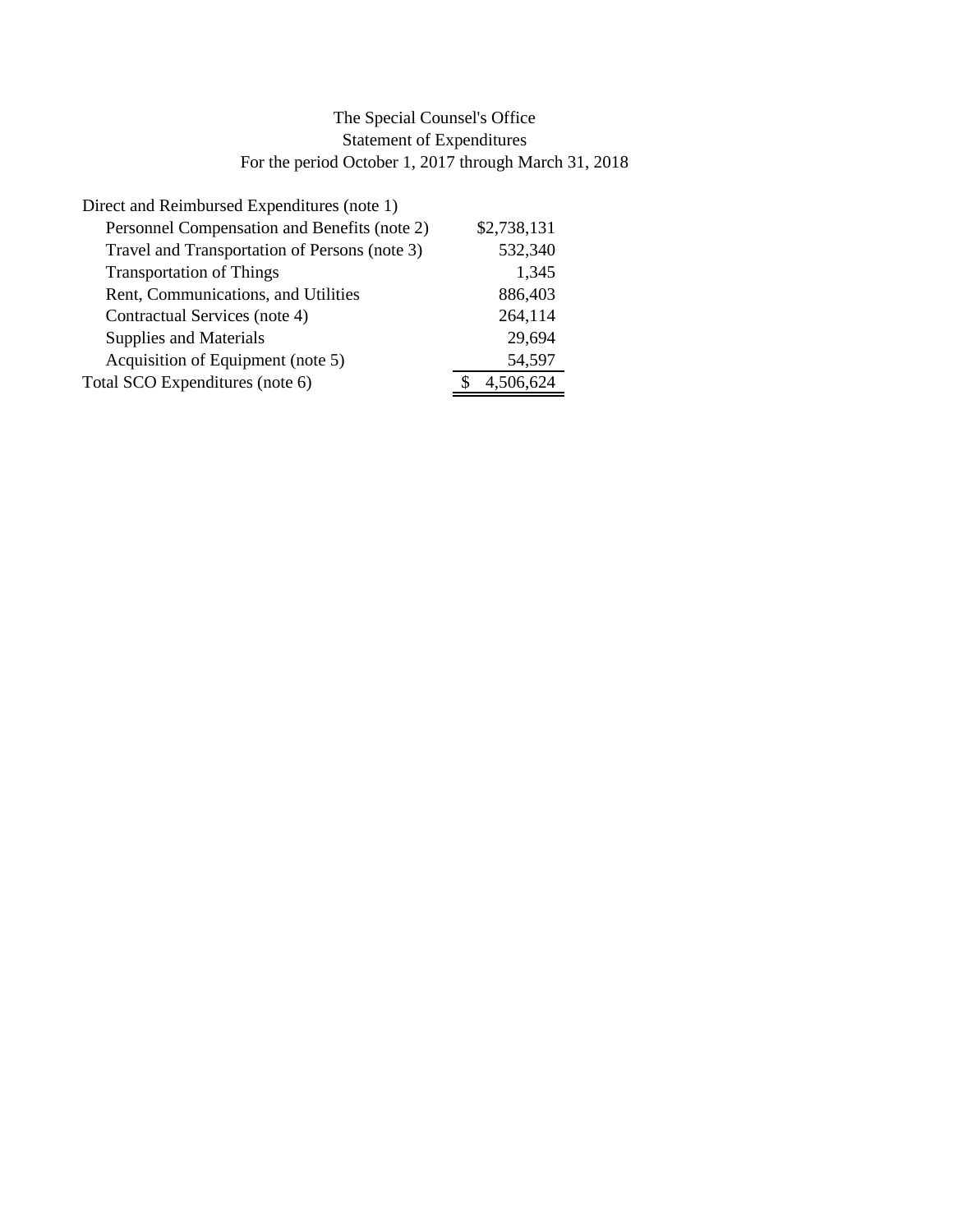The Special Counsel's Office Notes to the Statement of Expenditures For the Period October 1, 2017 through March 31, 2018

Note 1 – Summary of Significant Accounting Policies

- A. Reporting entity: On May 17, 2017, Robert S. Mueller III [was appointed](https://www.justice.gov/opa/pr/appointment-special-counsel) by acting Attorney General Rod J. Rosenstein to serve as Special Counsel to conduct the previously confirmed FBI investigation of the Russian government's efforts to interfere with the 2016 presidential election and related matters. The statement presents the expenditures of the Special Counsel's Office (SCO) for the period of October 1, 2017 to March 31, 2018, including direct-funded, reimbursed, and non-reimbursed expenditures. All amounts shown refer to the aforementioned reporting period only.
- B. Funding: SCO expenditures are funded by 1) the permanent, indefinite appropriation for independent counsels (IC Appropriation) (28 U.S.C. § 591 note), which the Department of Justice (DOJ) has determined is legally available to fund this SCO investigation (see also Government Accountability Office opinion agreeing with DOJ that this appropriation was legally available to fund special counsels (B-302582, Sept. 30, 2004)); and 2) the direct appropriations of DOJ components who have incurred non-reimbursed expenditures in support of the SCO. Expenditures funded through the IC Appropriation are a combination of expenses directly incurred by the SCO and expenses incurred by other components of DOJ and reimbursed by the IC Appropriation.
- C. DOJ component expenses: Although neither legally required nor reported in prior Special Counsels' Statements of Expenditures, DOJ components that support the SCO were asked to track expenditures attributable to the investigations. The expenditures for this period totaled \$5,476,000, which approximates expenditures the components would have incurred for the investigations irrespective of the existence of the SCO.
- D. Basis of accounting: The statement has been prepared on an accrual basis of accounting, in which expenses are recorded when incurred regardless of when cash is exchanged.

Note 2 – Personnel Compensation and Benefits

- IC Appropriation: \$2.7 million was expended for salaries and benefits, including:
	- o \$874,069 for SCO employees
	- o \$1.9 million for reimbursable DOJ employees detailed to the SCO

Note 3 – Travel and Transportation of Persons

- IC Appropriation: \$532,340 was expended for travel, including:
	- o \$14,220 for SCO direct-funded travel
	- o \$518,120 for temporary duty relocation of DOJ employees detailed to the SCO

Note 4 – Contractual Services

• IC Appropriation: \$264,114 was expended for contractual services, including:

| <b>O</b> IT Services       | \$226,730 |
|----------------------------|-----------|
| <b>Exercial Services C</b> | \$26,572  |
| 0 Other                    | \$10,812  |